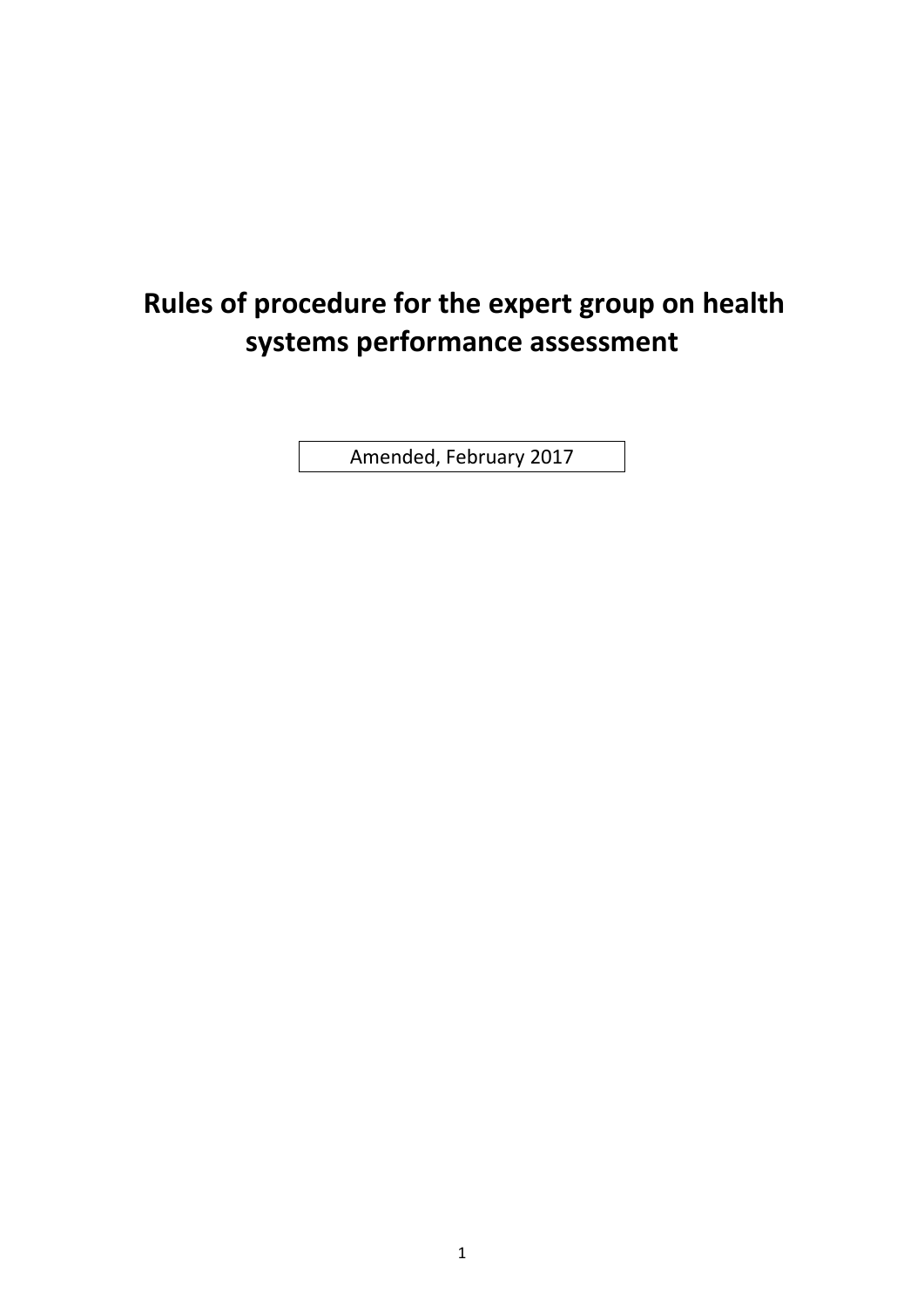# **RULES OF PROCEDURE FOR THE EXPERT GROUP ON HEALTH SYSTEMS PERFORMANCE ASSESSMENT**

The Expert Group on Health Systems Performance Assessment, ("Expert Group"),

Having regard to the conclusions by the Council "Towards modern, responsive and sustainable health systems", adopted in June 2011, recognising that Member States face common challenges within this area and emphasized the need to join forces and enter into more coordinated EU-level cooperation in order to support Member States,

Recalling, that Member States and the Commission were invited to initiate a "reflection process" aiming to identify effective ways of investing in health, so as to pursue modern, responsive and sustainable health systems,

Having regard to, the decision by the Council Working Party on Public Health at Senior Level in their meeting on the  $15<sup>th</sup>$  of July 2014, to develop the terms of reference (ToR) for an Expert Group on Health Systems Performance Assessment,

Considering that cooperation is necessary, both at strategic level and at scientific and technical level,

has adopted the following rules of procedure:

# *Article 1* **Introductory provisions**

1. The Expert Group has its basis in the Terms of Reference for an Expert Group on Health Systems Performance Assessment (HSPA), as established by the Council Working Party on Public Health at Senior Level on the 15<sup>th</sup> of July 2014.

2. The participation in the Expert Group is voluntary, and therefore the Member States are under no obligation to participate in the Expert Group or to conform to any decision taken by the Expert Group.

3. The Expert Group shall focus its activities on strategic issues relevant to EU cooperation on HSPA with the following specific objectives of:

- Provide participating Member States with a forum for exchange of experience on the use of HSPA at national level.
- Support national policy-makers by identifying tools and methodologies for developing HSPA.
- Define criteria and procedures for selecting priority areas for HSPA at national level, as well as for selecting priority areas that could be assessed EU-wide in order to illustrate and better understand variations in the performance of national health systems.
- Intensify EU cooperation with international organisations, in particular the OECD and the WHO.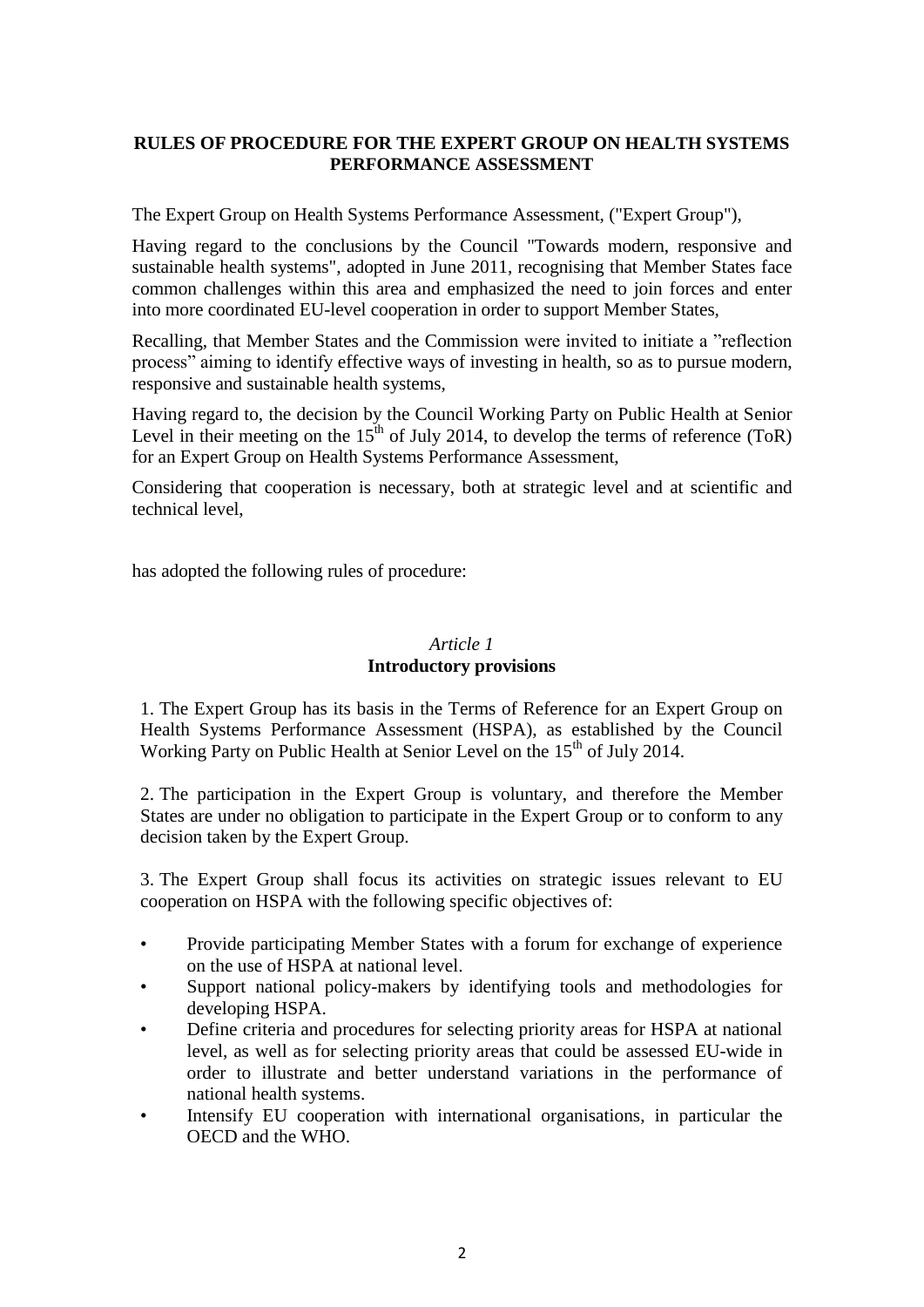4. These rules of procedure regulate the functioning of the Expert Group.

# *Article 1.1* **Chair of the Expert Group**

1. The Expert Group is co-Chaired by a representative from a Member State and a representative from the European Commission, both having same rights and duties and exercising their mandate on equal footing.

2. The Member State co-Chair is proposed by the majority of the Expert Group. The Secretariat transmits her/his name to the Council Presidency, which submits it to the Council Working Party on Public Health at Senior Level for its endorsement and formal appointment. The Member State co-Chair acts as the link between the Council Working Party on Public Health at Senior Level and the Expert Group on HSPA. The Member State co-Chair is in charge for a two-year term, which can be renewed with tacit assent.

3. The Commission co-Chair is appointed by DG Health and Food Security; changes of the appointed person should be communicated promptly to the Expert Group, and announced at the first occasion to the Council Working Party on Public Health at Senior Level.

4. Each co-Chair can designate an alternate to perform her/his duties in case of absence.

# *Article 2* **Membership - notification and withdrawal**

1. The notification of the wish of participating in the group shall be addressed in writing to the Commission, for the attention of the Chair.

2. Membership shall take effect ten working days after the receipt of this notification.

3. Member States shall inform the Chair in writing of the name of the organisation and the person representing them in the Expert Group and the alternate. Continuity of representation should be a priority. Representatives can be accompanied by one other national expert. Within a reasonable time and no later than ten working days before the date of an Expert Group meeting, the names and functions of the experts, shall be communicated in writing to the Secretariat of the Expert Group.

4. A Member State wishing to withdraw from the Expert Group shall send a written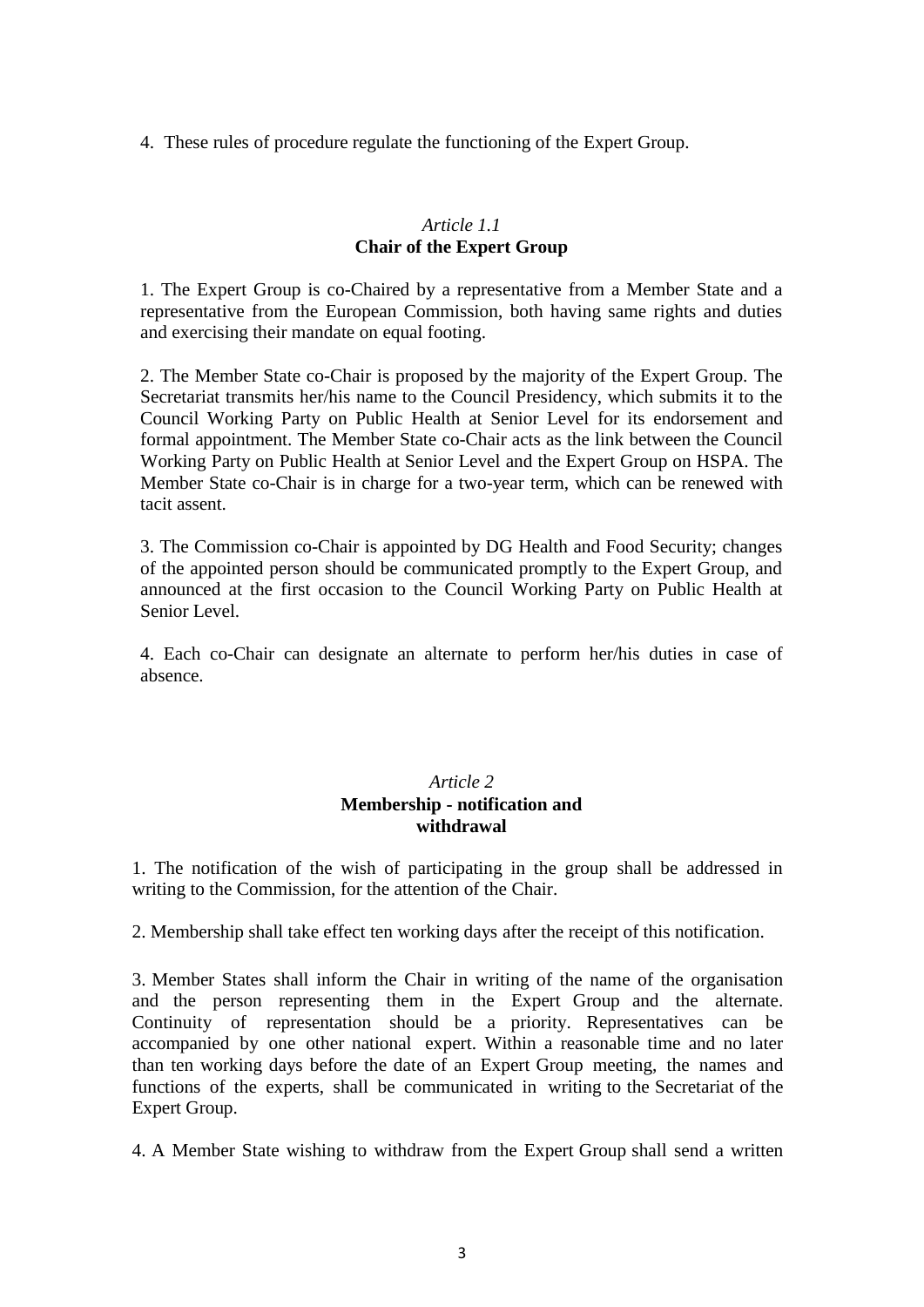notification with three months' notice. When a Member State withdraws from the Expert Group, the participating organisation from that Member State shall, where possible, finalise any work agreed to perform prior to withdrawal.

# *Article 3*

#### **Convening a meeting**

1. Meetings of the Expert Group shall be convened by the Chair, normally four times a year, either on their own initiative, or at the request of a simple majority of Members.

2. Meetings of the Expert Group shall be held on Commission premises unless otherwise decided by the Expert Group.

3. Normally dates of the meeting of the Expert Group shall be communicated with eight weeks' notice.

# *Article 4* **Secretariat - Agenda**

1. In accordance with the ToR as provided by the Council Working Party the Commission shall provide secretarial support for the Expert Group.

2. The Secretariat shall draw up the agenda, in line with the objectives and priorities as stated in the ToR and/or as related during subsequent meetings and discussions.

3. In doing so the Secretariat shall take due account of proposals from Expert Group Members. Observers, as defined in Article 7 of these Rules of Procedure, may also submit proposals.

4. Proposals for items to be included on the agenda shall reach the Secretariat at least six weeks before the meeting.

5. The agenda shall be adopted by the Expert Group at the start of the meeting.

# *Article 5* **Documentation to Expert Group members**

1. The Secretariat shall send the invitation to the meeting and the draft agenda to the Expert Group and observers referred to in Article 7, no later than twenty working days before the meeting. The invitation shall specify also which third parties are invited to the meeting.

2. The Secretariat shall send the documents for consultation to the Expert Group Members no later than ten working days before the date of the meeting. Observers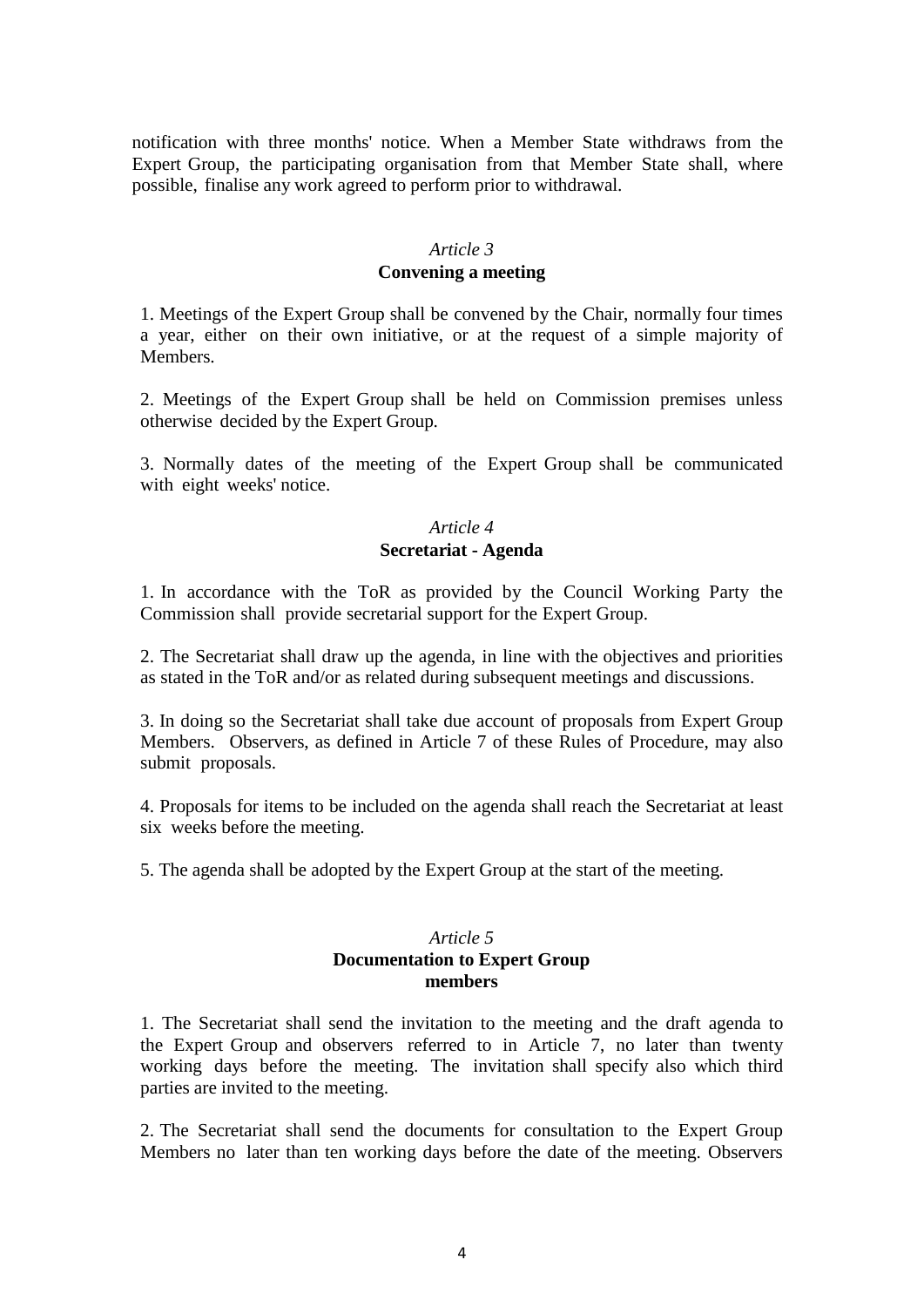shall be consulted on the same documents, unless decided otherwise by the Chair.

3. In duly justified cases, the time limits for sending the documentation mentioned in 1 and 2 may be reduced to 5 working days.

#### *Article 6* **Decisions of the Expert Group**

1. The Expert Group shall make decisions by consensus.

2. The Expert Group decisions shall normally be made public. However, in duly justified circumstances<sup>1</sup>, the Expert Group may decide that certain decisions can be kept confidential or be subject to explicit public consultations.

# *Article 7* **Admission of third parties**

1. The Chair shall invite observers to attend meetings of the Expert Group.

2. The meeting as a whole, or selected parts of the meeting may be reserved for Expert Group members only.

3. The Expert Group may give observer status to:

1

- a. Authorities competent for HSPA of EEA countries and of accession countries. In appointing their representatives EEA countries shall take into account Article 2(3) and 2(4) of these Rules of Procedure.
- b. European and international organisations such as the OECD and WHO, whose activities are relevant to meet the objectives of the Expert Group.
- c. Stakeholders representatives, appointed within the context of the Expert Group.

4. Following proposals from the Expert Group Members, the Secretariat will draw up a list of observers as defined in paragraph 4 (b) and (c), for adoption by the Working Group. This list will be subject to revision, as appropriate.

5. In addition to the above, the Chair may invite, on an ad hoc basis, experts with relevant competence in a subject, to participate to one or more items on the agenda of the meetings of the Expert Group.

## *Article 8* **Written procedure**

1. If necessary, the Working Groups decisions may be delivered via written

**<sup>1</sup>** For example, when decisions may have an impact on public health, or when commercially sensitive information are referred to.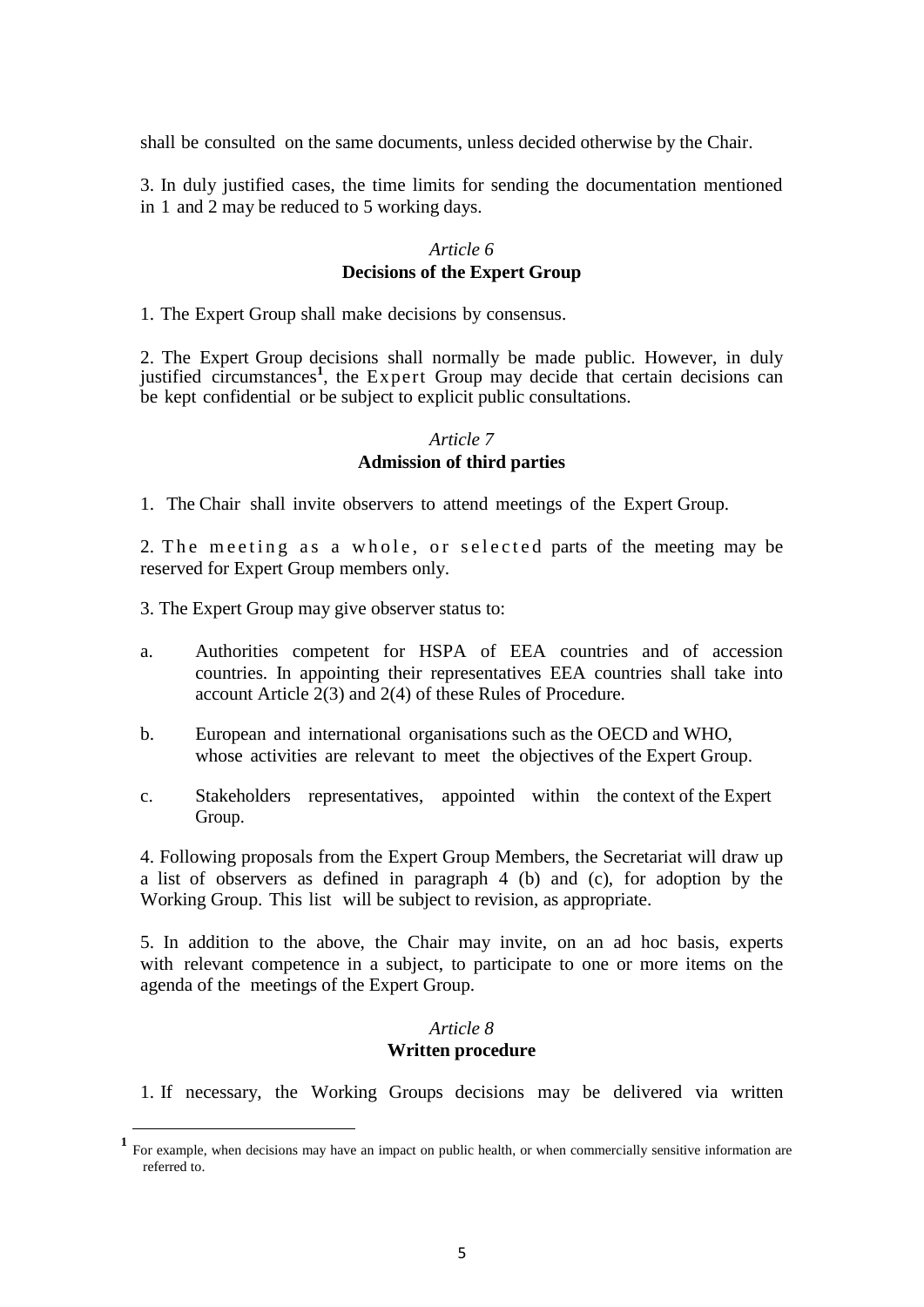procedure. To this end, upon request of the Chair, the Secretariat will send to the Expert Group Members the document(s) on which the Expert Group is being consulted and sets a time limit for comments.

2. The Secretariat shall inform the Expert Group of the outcome of the written procedure.

3. However, if a third of Expert Group Members asks for the question to be examined at a meeting of the Expert Group, the written procedure shall be terminated without result and the Secretariat will convene a meeting of the Expert Group as soon as possible.

## *Article 9*

# **Minutes of the meetings**

1. Minutes on the discussion on each point on the agenda shall be drafted by the Secretariat and sent out to the Expert Group members without delay and no later than ten working days after the meeting.

2. The Expert Group shall send any comments they may have on the draft minutes to the Secretariat in writing within ten working days.

3. The minutes shall not mention the individual position of the Members and observers during the Expert Group's deliberations. The minutes will be made public on the Commission website. In duly justified circumstances<sup>2</sup>, parts of the minutes may remain confidential.

## *Article 10*

## **Attendance list and Conflicts of interest**

1 At each meeting, the Secretariat shall draw up an attendance list including the authorities and organisations to which the persons designated by Member States and third parties as per Article 7 belong.

2. At the beginning of each meeting, any person designated by the Member States, as well as experts and representatives of third parties who have been invited to attend the meeting, shall inform the Chair of any potential conflict of interest**<sup>3</sup>** with regard to a particular item on the agenda. The Chair shall decide if a conflict exists.

3. In the event of such a conflict of interest, the person concerned shall withdraw from the meeting whilst the relevant items of the agenda are being dealt with.

4. Conflicts of interest shall be reported in the minutes of the Expert Group's meeting.

 **2** For example when discussions are of a confidential or sensitive nature, including on proprietary topics, such as individual products, data exclusivity, or commercially sensitive information.

**<sup>3</sup>** As an example, Article 52(2) of Council Regulation (EC, Euratom) No 1605/2002 of 25 June 2002 on the Financial Regulation applicable to the general budget of the European Communities (OJ L 248, 16.09.2002, p. 1) contains a specific definition of a conflict of interest.